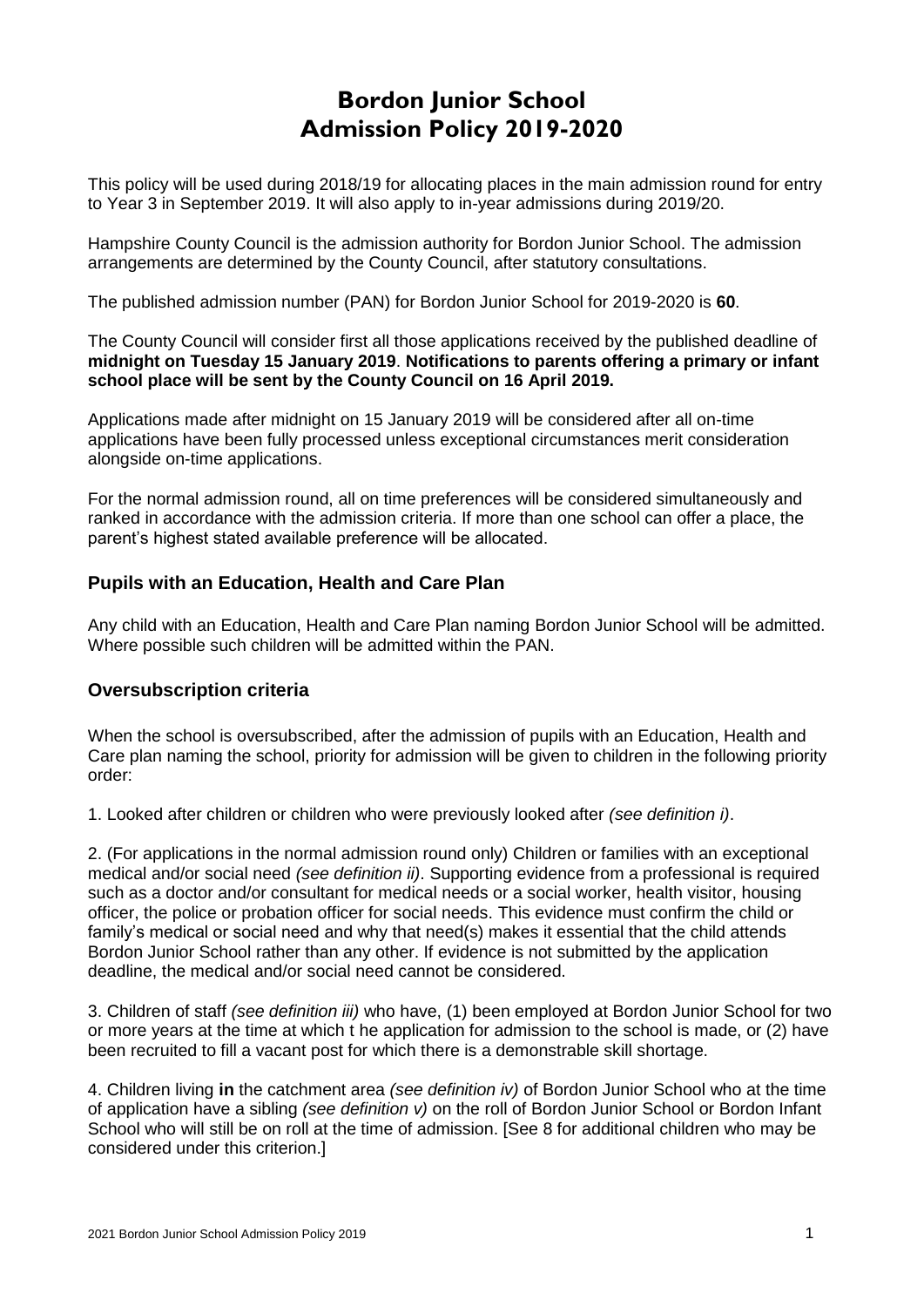5. Children living **out** of the catchment who were allocated a place at Bordon Infant School in the normal admission round in a previous year because the child was displaced *(see definition vi)* from the catchment school for their address, and they remain living in the catchment area.

6. Other children living **in** the catchment area of Bordon Junior School.

7. Children living **out** of the catchment area who at the time of application have a sibling *(see definition v)* on the roll of Bordon Junior School or Bordon Infant School who will still be on roll at the time of admission. [Where a sibling was allocated a place at the school or Bordon Infant School in the normal admission round in a previous year because the child was displaced *(see definition vi)* from the catchment school for their address, the application will be considered under 4, above, subject to the siblings still living in the catchment area for the school from which they were displaced. In future normal admissions rounds a younger sibling will be considered to have been displaced where they were allocated a place at Bordon Junior School or Bordon Infant School under this criterion as a consequence of their elder sibling's displacement and are still living in the catchment area for the school from which they were displaced].

8. Children living **out** of the catchment area who at the time of application are on the roll at Bordon Infant School.

9. Other children.

#### *Definitions*

(i) Looked after children are defined as those who are (a) in the care of a local authority, or (b) being provided with accommodation by a local authority in the exercise of their social services functions (see the definition in section 22(1) of the Children Act 1989). Previously looked after children are those who were previously looked after but immediately after being looked after became subject to an adoption order, child arrangements order, or special guardianship order. An adoption order is an order under section 46 of the Adoption and Children Act 2002 or section 12 of the Adoption Act 1976. Child arrangements orders are defined in section 8 of the Children Act 1989, as amended by section 12 of the Children and Families Act 2014. Child arrangements orders replace residence orders and any residence order in force prior to 22 April 2014 is deemed to be a child arrangements order. Section 14A of the Children Act 1989 defines a 'special guardianship order' as an order appointing one or more individuals to be a child's special guardian (or special guardians).

(ii) Applicants will only be considered under this criterion if on the application form (online or paper) they have ticked the appropriate box explicitly indicating that they wish for their application to be considered under medical / social need. 'Medical need' does not include mild medical conditions, such as asthma or allergies. 'Social need' does not include a parent's wish that a child attends the school because of a child's aptitude or ability or because their friends attend the school or because of routine child minding arrangements. Priority will be given to those children whose evidence establishes that they have a demonstrable and significant need to attend a particular school. Equally this priority will apply to children whose evidence establishes that their parents'/guardians' physical or mental health or social needs mean that they have a demonstrable and significant need to attend a particular school. Evidence must confirm the circumstances of the case and must set out why the child should attend a particular school and why no other school could meet the child's needs. Providing evidence does not guarantee that a child will be given priority at a particular school and in each case a decision will be made based on the merits of the case and whether the evidence demonstrates that a placement should be made at one particular school above any other.

(iii) 'Staff' includes all those on the payroll of the school. 'Children of staff' refers to situations where the staff member is the natural parent, the legal guardian or a resident step parent.

(iv) A map of Bordon Junior School's catchment area can be viewed on the school's details page on the Hampshire County Council website [www.hants.gov.uk/educationandlearning/findaschool.](http://www.hants.gov.uk/educationandlearning/findaschool)

(v) 'Sibling' refers to brother or sister, half brother or half sister, adoptive brother or adoptive sister, foster brother or sister, step brother or step sister living as one family unit at the same address. It will also be applied to situations where a full, half or adopted brother or sister are living at separate addresses. Criteria 4 and 8 include children who at the time of application have a sibling for whom the offer of a place at the preferred school or linked infant school has been accepted, even if the sibling is not yet attending.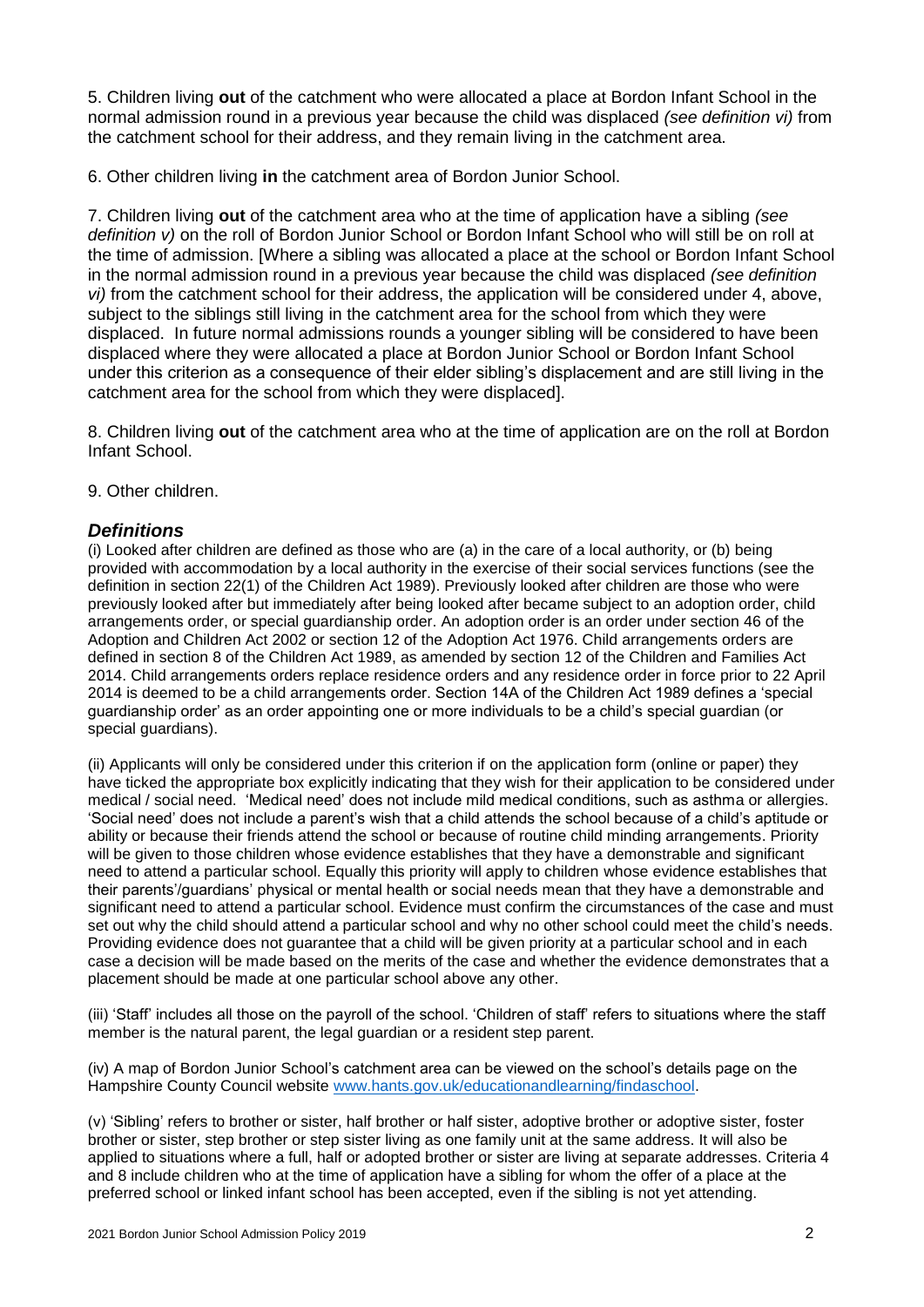(vi) 'Displaced' refers to a child who was refused a place at the catchment school in the normal admissions round having named it in the application and was not offered a higher named preference school.

# **Tie-breaker**

If the school is oversubscribed from within any of the above categories, straight line distance will be used to prioritise applications; applicants living nearer the school have priority. Distances will be measured from the Ordnance Survey home address point to the school address point using Hampshire County Council's Geographic Information Systems (GIS). Distances to multiple dwellings will give priority to the ground floor over the first floor and so on. On individual floors, distances will be measured to the stairs leading to the communal entrance. Where two or more applicants are equidistant, random allocation will be used to allocate the place. An explanation of the random allocation procedure is available on the County website.

# **Additional Information**

### **Permanent Residence**

The child's permanent residence is where they live, normally including weekends and during school holidays as well as during the week, and should be used for the application. The permanent address of children who spend part of their week with one parent and part with the other, at different addresses, will be the address at which they spend most of their time.

# **Multiple births**

Where a twin or child from a multiple birth is admitted to a school under this policy then any further twin or child of the same multiple birth will be admitted, if the parents so wish, even though this may raise the number in the year group above the school's PAN.

### **Fair Access placements by the local authority**

Outside the normal admission round, it may sometimes be necessary for a pupil to be placed by the local authority, or a local placement panel acting on behalf of the authority, in a particular school even if there is a waiting list for admission. Such placements will be made in accordance with Hampshire County Council's Fair Access Protocol. The Protocol is based on legislation and government guidance.

### **Waiting lists**

When all available places have been allocated, waiting lists will be operated by schools on behalf of the local authority. Any places that become available will be offered to the child at the top of the list at that time. The waiting list is ordered according to the criteria of the admission policy with no account being taken of the length of time on the waiting list or any priority order expressed as part of the main admission round. Fair Access admissions and school closure arrangements will take priority over the waiting list.

The waiting list will be reviewed and revised –

- each time a child is added to, or removed from, the waiting list;
- when a child's changed circumstances affect their priority;

At the time of receiving an application decision from the County Council or a school, parents will be advised of the process for adding their child's name to a school's waiting list. Parents may keep their child's name on the waiting list of as many schools as they wish.

The waiting list will be maintained until 31 August 2020, at which point all names will be removed. Should parents wish their child to be considered for a place at the school in the following school year, they should complete and submit a fresh in-year application in the August preceding the new school year. Schools will send a decision letter within the first 10 days of the new term.